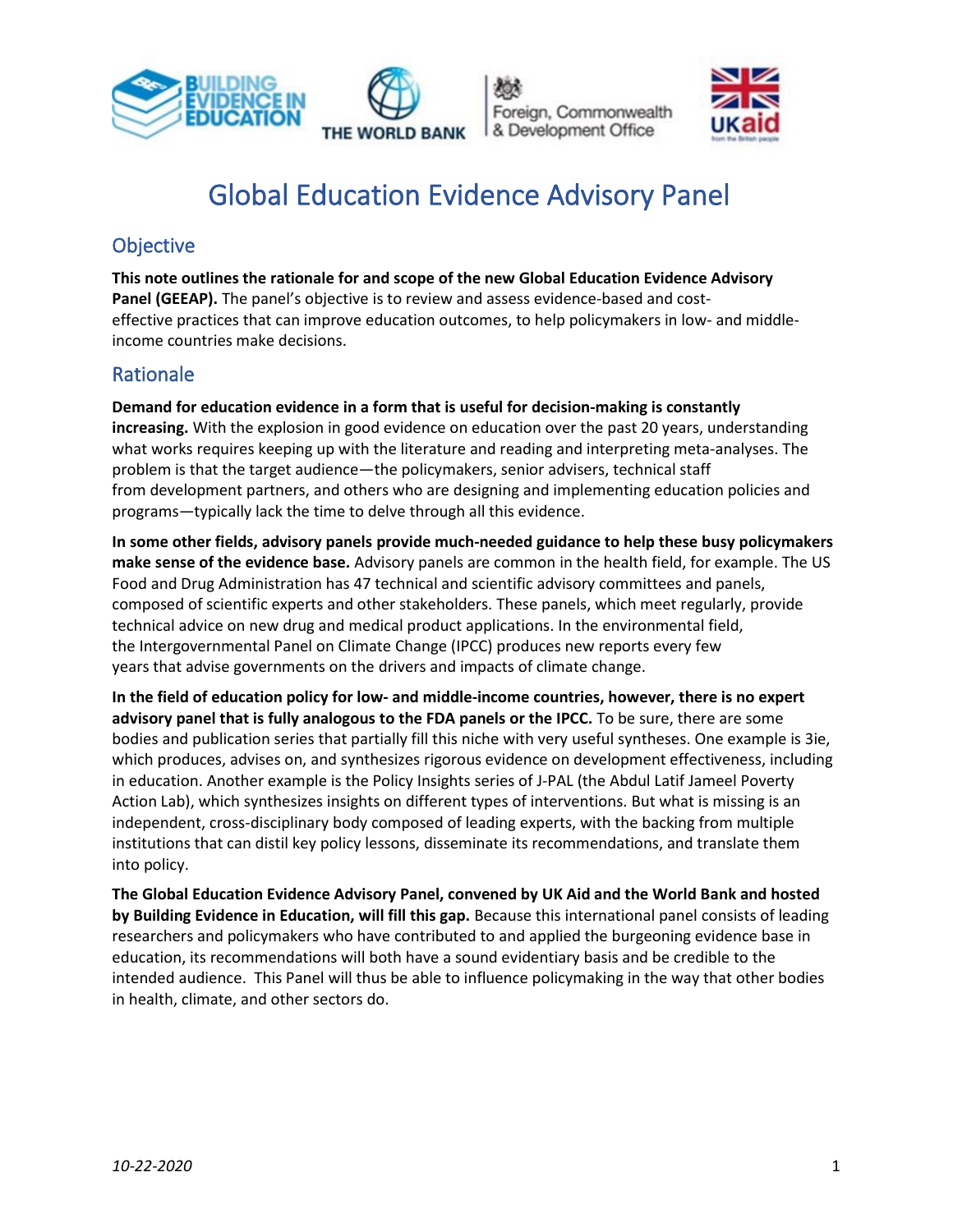







## Panel structure

### *Membership*

**The panel consists of a diverse set of evidence-oriented experts.** Panelists have been selected for their expertise in generating and using good evidence in education. The panel's size is set at between 10 and 15 members, large enough to allow a wealth of diverse experiences but small enough for vigorous discussion. Membership is drawn from among economists, educationalists, psychologists, and policymakers. The panelists already participate in many other networks and panels, including domestic advisory panels and topic-based panels. The GEEAP aims to knit together that expertise into a global group that can provide guidance on education broadly for low- and middle-income countries.

**Panelists have been selected for their depth and breadth of expertise, in both education research and implementation, and they have been drawn from across multiple disciplines and countries.** Under the GEEAP design, this panel needs to be able to provide guidance on all types of education interventions in LICs and MICs, rather than having separate panels convened for each subfield of education. For this reason, it is important to have panelists who, together, have expertise in the major subfields of education, but who also can think broadly and comparatively about different interventions and contexts.

#### *Independence*

**The panel is an independent body whose recommendations are based only on the evidence.** The panel's recommendations will be useful only if they are regarded as impartial—meaning that they are not influenced by the interests of any governments, international organizations, or NGOs currently implementing policies or programs. This independence will be safeguarded by two main factors. First, the large majority of the panelists are outside experts, with only one representative each from UK Aid and the World Bank serving on the panel. Second, panelists are well established in their fields, with strong reputations as researchers that they will want to protect.

**UK Aid and the World Bank serves as the technical team to curate the initial evidence for consideration by the panel on an annual basis.** This means that they carry out or contract background research on behalf of the panel.

**The secretariat of Building Evidence in Education (BE2), a global group of over 30 bi-lateral and multilateral education donors and foundations, including UK Aid, USAID, the World Bank, and UNESCO, will serve as the secretariat for the panel.** However, BE<sup>2</sup> will play only this secretariat role; the recommendations on interventions will solely be the province of the panel.

# Terms of reference

**The panel is asked to make recommendations in three areas:**

- **On the expected cost-effectiveness of specific types of interventions:** To come up with these judgments, the panel will draw heavily on the types of evidence provided by rigorous evaluations of those interventions in LIC and MIC contexts.
- **On relative value of different interventions:** The panel will be asked to group interventions into broad classes based on their expected cost-effectiveness (for example, "highly costeffective," "moderately cost-effective," "not cost-effective," and "more evidence needed").